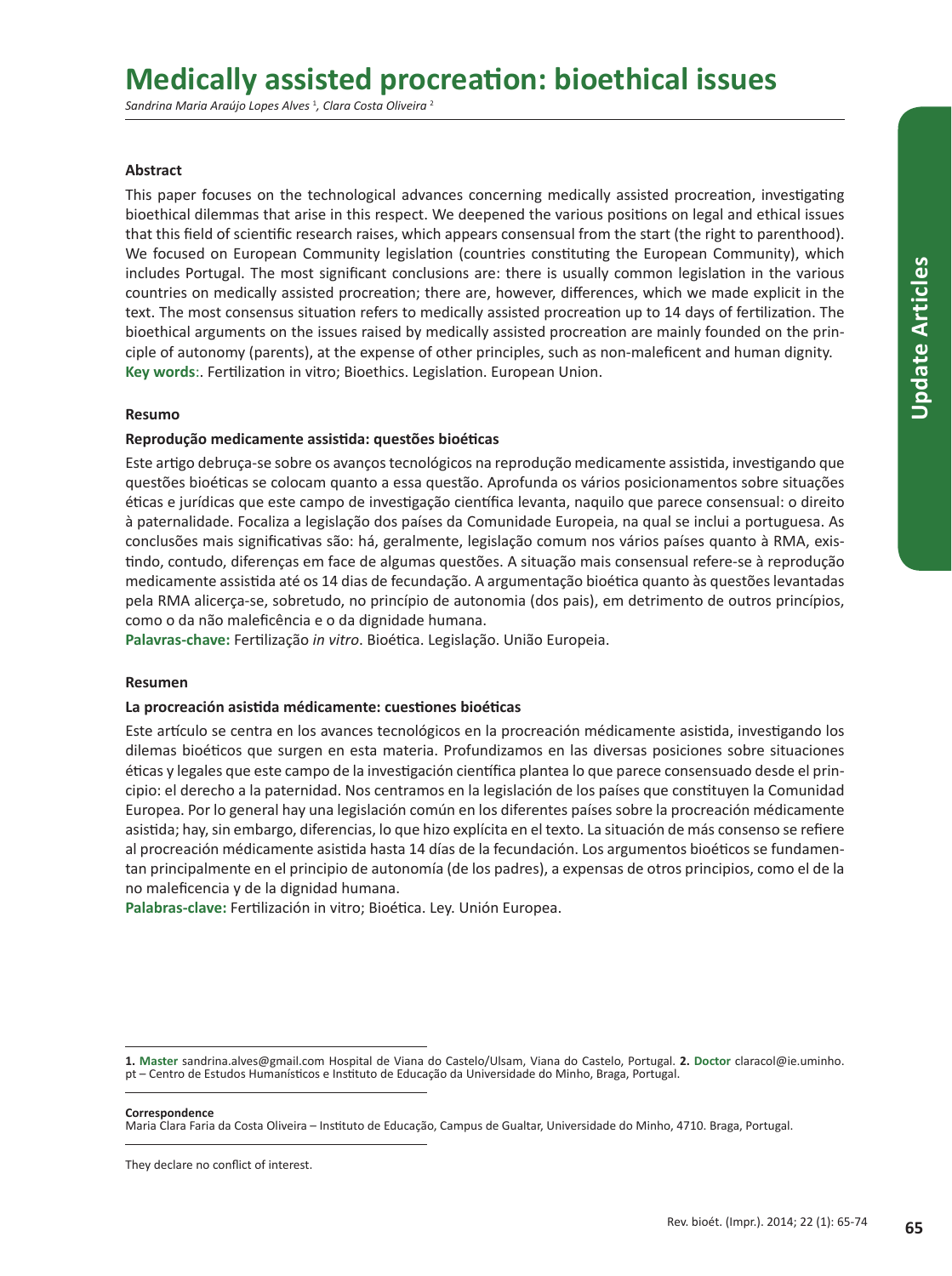Medical technologies for diagnosis and treatment allow currently answers for couples who experience the problem of infertility; however, they also raise serious issues at individual, social, political, economic, legal and ethical levels. Based on bioethical concerns arising from the application of the techniques of assisted reproduction, we start this reflective analysis expressing our personal position on the subject, taking our ethical beliefs, conscious of other possible placements.

Infertility can bring serious obstacles for a large number of couples who face it with the unfeasibility of the parenting plan, or by any cause social stigmatization. According to Teloken and Badalotti<sup>1</sup>, one in six couples has fertility problems and about 20% of them the only alternative is the use of techniques of medically assisted reproduction, understood as a set of laboratory procedures that facilitate one or more stages of the reproductive process. The assisted reproductive technologies (ART) are placed in the treatment of problems related to fertility, and it is very clear that such resource to them should be understood as *a subsidiary method, not an alternative method of reproduction* <sup>2</sup> .

The factors of infertility can be absolute or relative and they fit in the definitions of sterility or hypofertility. Sterility is understood as an irreversible situation and therefore only solvable through the use of techniques of medically assisted reproduction. The hypofertility is often resolvable through this resource than traditional therapies<sup>3</sup>. It is known nowadays that most causes of infertility is due to social factors, including the changing of roles of women and men in family and social life leaving them with the challenge of motherhood in old age, which coincide with the issues of hypofertility.

Moreover, one can also highlight the importance of controlling certain health determinants <sup>4</sup> related to pollution, stress, tobacco, sexual behavior and the spread of sexually transmitted infections, among others, which are preventable causes of infertility<sup>5</sup> which justify the sustained development of prevention programs, education and counseling in the context of sexuality in particular and health in general<sup>6</sup>.

Medical options include the techniques of assisted reproduction that, although over time they have enabled many couples to achieve the desire for maternity/paternity, raise globally immense ethical issues related to dignity of the person, with its impact on the family unity and stability, with the limits imposed on the science and their implications for the future of the species.

## **Theoretical discussion**

#### *Medically assisted reproductive techniques*

The real revolution in the field of human reproduction has occurred since 1978, with the birth of the first human being produced outside the mother's body, although generated in the womb of his mother. Thanks to assisted reproduction techniques since then it has managed to make thousands of children born, who under natural conditions would never have been originated.

Through this technique countless situations of marital infertility were resolved; however, the results are human beings whose biological origin is different from that has marked the history of the human for millennia, thus settling a dissociation between affective and biological, a rupture between sexual act and reproduction<sup>7</sup>.

This case raises simultaneous and perhaps paradoxically immense and legitimate concerns arising from the simple manipulation in the laboratory not only of gametes, but mainly of human embryos in full course of their development, which have led scientists, biologists, physicians, lawyers, theologians, sociologists and even politics to the several debates and reflection on the question of the beginning of human life and the manipulation underlying such techniques<sup>8</sup>. However, the challenge is to reconcile science development with the respect for human dignity<sup>9</sup>.

Traditional medical ethics, which primarily relied on concerns relating to the doctor-patient relationship, is being challenged and unable to respond to emerging issues in circumstances that pose key challenges with undeniable impact on society in general, in which patient's rights actually begin to be valued to the detriment of emphasis put on doctor's compassion. Issues related to informed consent have started to be valued: the right to truth, information and autonomy 10.

In Portugal, the first opinion of the National Council of Ethics for the Life Sciences (CNECV) was published in 1993 and a diverse legislation on this extremely controversial subject appeared alongside and whose controversy is based, greatly, on the major themes of artificial reproduction with donors and human embryo research 3,2,11.

The assisted reproductive techniques aim to overcome difficulties in any of the phases of the natural reproductive process  $12$ . Thus, in general terms, we can consider the process of natural reproduction summarily divided into three phases: the first al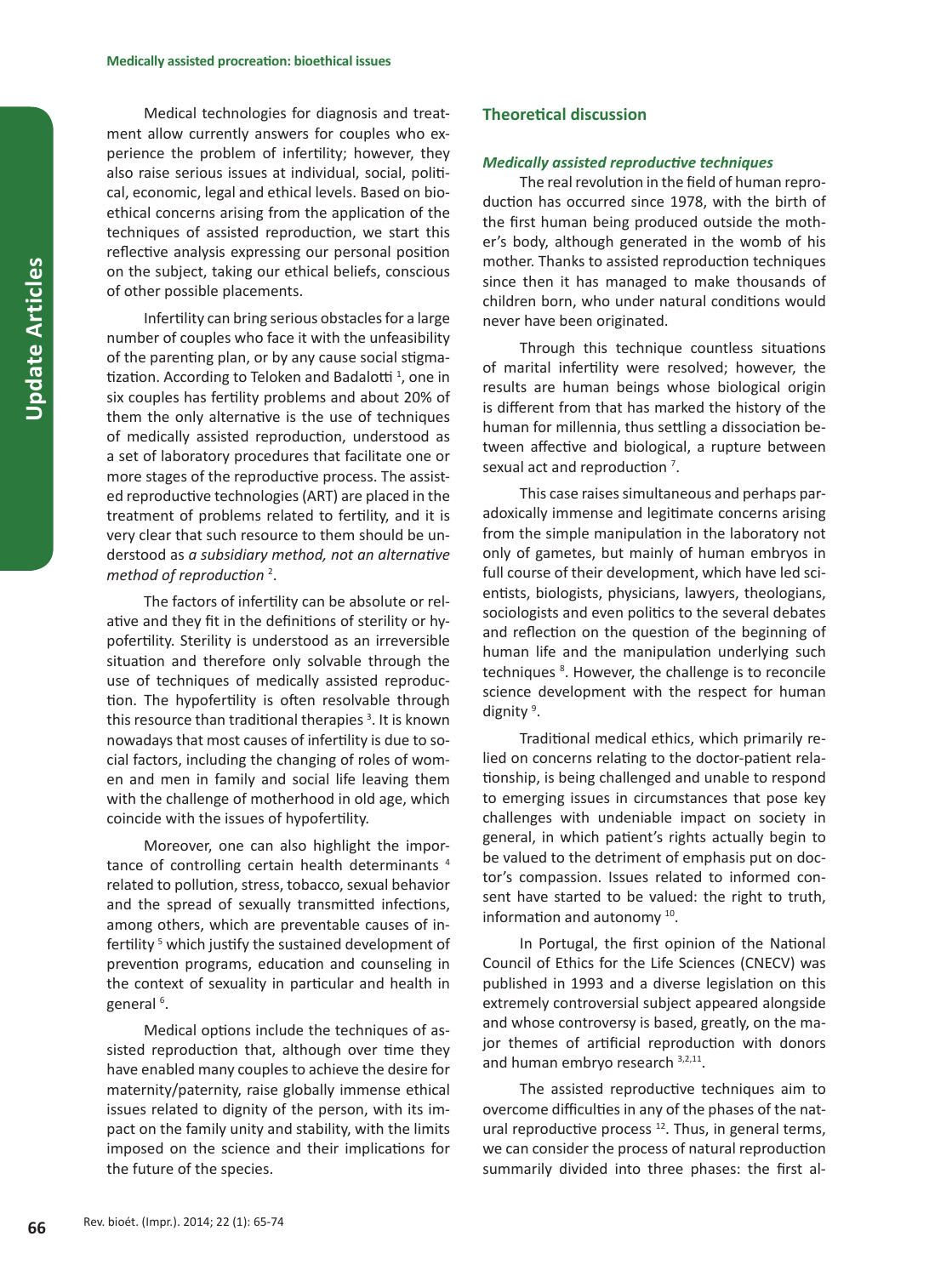lows transferring sperm to the female reproductive system by sex; the second occurs with the fusion of male and female gamete (or oocyte and spermatozoid) in the ampullary portion of the fallopian tubes, originating an egg or zygote that starts its rapid and continuous process of cell development; the third, called embryonic implantation (or nidation), occurs through this embryo implantation in the uterine mucosa and subsequent development of pregnancy 13.

Thus, considering the cause of infertility, the assisted reproduction techniques are intended to overcome one or more of the phases described above.

Programmed relationship is the process of planning sexual intercourse after ovulation induction through drugs. Effectively, artificial stimulation does not directly invade any of the described phases of the reproductive process, it just merely facilitate the second phase by stimulation of ovulation 14.

In turn, intrauterine insemination is considered a process of artificial insemination *in the proper sense*, as the semen is inserted in the female body instrumentally, facilitating fertilization. In other words: artificial overlaps the first phase of the natural reproductive process in which the sexual act is *sine qua non* condition for the overthrow of the male gametes in the female reproductive system.

Artificial insemination (AI) can be extramarital, when it is held in single or widowed woman, or intramatrimonial. In the case of intramatrimonial IA, it can be considered homologous, also called intraconjugal when it is performed with the semen of the partner, or heterologous, also called extramarital when it is done with use of donor semen.

Nevertheless, there are cases in which besides the artificial insemination of spermatozoids, it is also required to transfer oocytes directly into the fallopian tube. This technique, now considered outdated, designated as Gift (gametes intrafallopian transfer), allows the artificial insemination of two gametes separately, allowing their meeting and eventual *in vivo* fusion in ampullary portion of the fallopian tube; it is therefore artificially invaded the first stage of the reproductive process, with later natural pregnancy 15.

When the cause of infertility reaches the second stage of the reproductive process, i.e., it is impossible to encounter and fusion of gametes at the level of the fallopian tubes, it is necessary to promote their meeting extracorporally <sup>15</sup>. Cardiopulmonary gametic fusion covers classic *in vitro* fertilization (IVF) and *in vitro* fertilization by intracytoplasmic sperm injection (Icsi).

Thus, IVF is a complex process that allows gametic fusion in a laboratory container, hence the common name "test tube baby". In classical IVF, sperm and egg cells are collected separately and jointly incubated in suitable media and temperature so that fertilization occurs, thus originating an egg or zygote which is then transferred to the female reproductive system according to their stage of cellular development 15.

ICSI is an IVF technique that differs from classical because it is put a single sperm directly into the oocyte cytoplasm, surpassing all barriers to fertilization, which makes it a more invasive micromanipulation technique <sup>9</sup>. This is the most currently used technique and it is particularly suitable for couples with severe male factor <sup>16</sup>.

Thus, it can be seen that IVF and embryo transfer ('embryo transfer – TE, or IVF & ET) or zygotes, also an "embryo transfer – TE (Zift – zygote intra fallopian transfer), overlap the first and second stage of the reproductive process, leaving only the third to be due to natural phenomena<sup>15</sup>.

Although there is scientific claim to artificially break into the third phase of the natural reproductive process, putting up the possibility of getting all the *in vitro* embryo development with the construction of an artificial womb without any relationship with the woman's body, this phenomenon called ectogenesis still has not been reached 15.

Based in Lima<sup>15</sup> we highlight some procedures with different degrees of complexity and controversy, yet in research and/or applied in a few countries that overcome infertility from different causes:

- reproductive cloning (obtaining a living being from nuclei of adult somatic cells genetically reprogrammed and reversed to an embryonic state) – by 2011 only two countries allowed research on human cloning;
- use of sperm (sperm banks) or oocytes from third to medically assisted reproduction (using freezing);
- *post-mortem* insemination;
- assisted fertilization of oocytes by microinjection of precursor cells of spermatozoa after testicular collecting (under research);
- development of human sperm in the laboratory or in animal testicular tissue (under research);
- development of *in vitro* oocytes from fragments of ovary biopsied or collected from aborted fetuses containing female primordial germ cells (under research).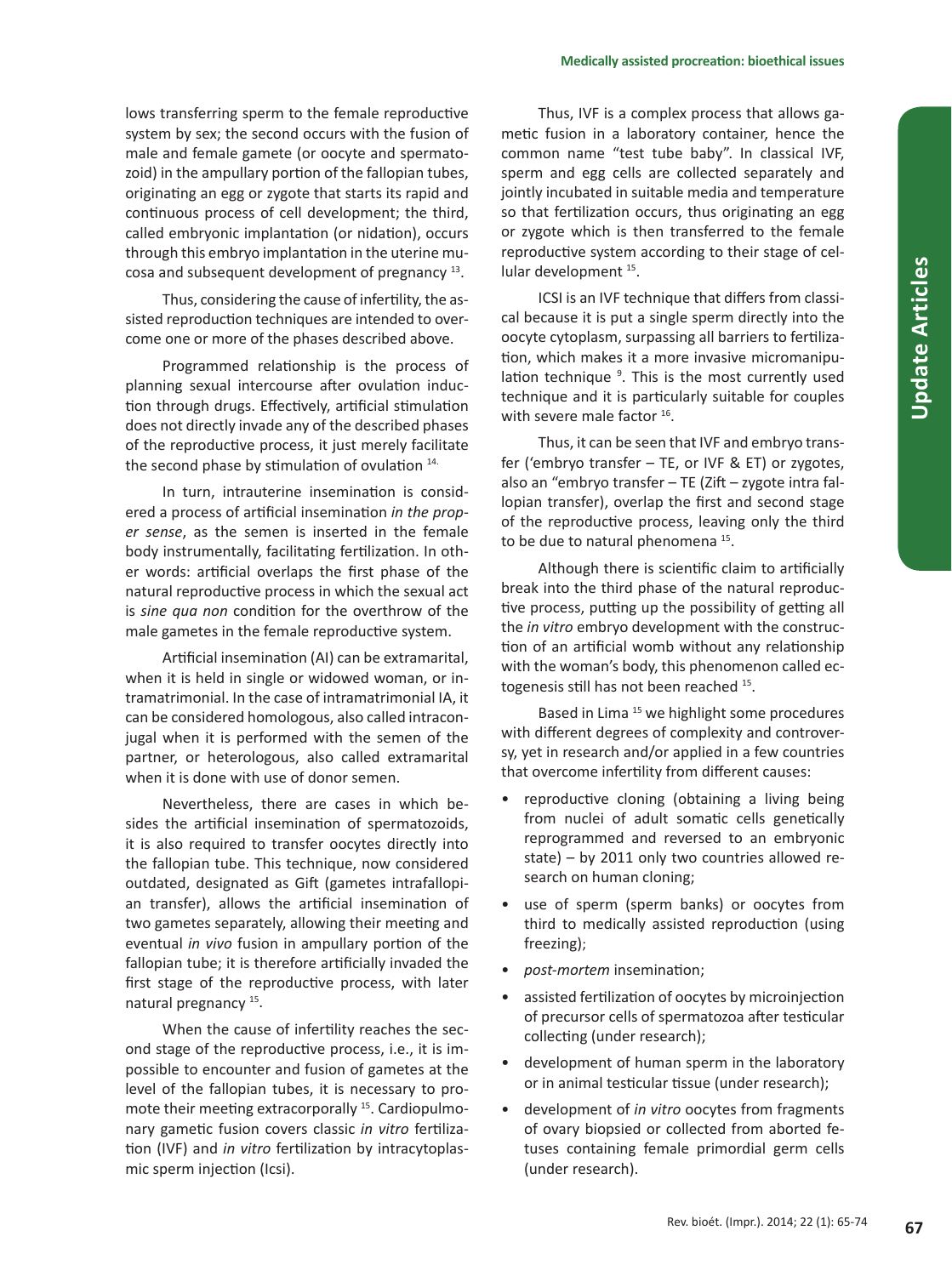In addition to these cases, it stands out, due to the different purposes for which they may be intended, the freezing of surplus embryos at different stages of their development. Further use of this surplus after thawing can be made: 1) by the couple who they belong biologically in an attempt of a subsequent pregnancy; 2) by another infertile couple, by donation for reproductive purposes; 3) for obtaining stem cells; 4) for scientific experimentation; 5) for thawing and rejection; 6) for preimplantation genetic diagnosis (to determine normal or abnormal genetic characteristics of an embryo from cell biopsy); 7) for embryonic gene therapy (correcting certain "abnormal" characteristics in the embryonic stage), still in the research phase <sup>17</sup>.

Considering the biological reality and a brief description of the different stages of fertilization and embryo development process, fertilization is the fusion of male and female gametes, that is, two haploid cells (with a set of singular chromosomes), the sperm and oocyte, and it physiologically occurs at the ampullary portion of the fallopian tube  $12$ . During its movement along the tube, it undergoes successive processes of cell division and about 30 hours after fertilization two cells are resulted; about 40 to 50 hours after the new cell is split, forming 4 cells; and after 60 hours the eight-cell stage is reached <sup>18</sup>.

The embryo reaches the entrance to the womb under the morula stage, i.e., 12 to 16 cells on 4th-5th day after insemination, at the stage of totipotentiality, that is, each of these cells alone can originate a number of different tissues and therefore without individuality recognized. Around the 6th or 7th day the embryo acquires the status of a blastocyst, which is progressively implanted in the womb between the 7th and 14th day by a complex set of morphological and molecular phenomena in which participate the embryo and the endometrium, in a deep interdependence, whose implementation successfully depends on perfect synchronization 18.

Associated with a continued embryonic development, to ensure the implementation is necessary that the endometrium has great receptivity features, which occurs only in a short period of days, called "implantation window", usually between the 19th and 22nd day of an ideal cycle of 28 days  $12$ . Hence, in this phase a sharp process of embryonic development starts, and it is the first sign of the primary organization the emergence of "primitive streak" which is considered a *rudiment of the nervous system that signals the beginning of an individual sensitivity*.

This line corresponds to the phase limit which, according to Neves 19, it could be called as *pre-embryo*. In the same work, it is explained that from the moment that the deployment of the "pre-embryo" in the uterine wall (nidation) is completed and a set of connecting structures between it and the uterine wall is developed, it is called as the embryo. The biological distinction between embryo and pre-embryo (term not taken by consensus in the scientific world) also lies in their potential difference that is recognized, and totipotency, the ability of the pre-embryo to separate itself and be one with the same genetic information, belongs to a group of cells and not to an individual, for authors with the same opinion of the abovementioned 18.

Embryogenesis is completed around the 8th week, corresponding to the development of all major structures and internal and external organs. From the eighth to the 12th week of gestation the integration of the central nervous system reaches an appreciable level of development; from this gestational age we renamed the new being as fetus  $$ that complete their development until 40 weeks, at which time that the probable date of delivery and birth is usually planned <sup>18</sup>.

In natural reproduction the global dynamics and kinetics of the process is quite inseparable. In assisted reproduction, however, it is perfectly possible to separate in time and space each of its stages by the freezing of gametes or embryos<sup>15</sup>. Thus, if we consider the case of homologous artificial insemination, freezing of sperm that can be used in men at risk of losing fertility, or see it reduced, is the decoupling in time for a variable period. This dissociation in time may go to the extent of a widow being inseminated with sperm from her deceased partner.

The use of frozen embryos, resulting from a process of prior *in vitro* fertilization with supernumerary embryos (number of embryos to be implanted per cycle depends on the law of each country. There are countries that allow only one embryo; others, up to four. In Brazil this number depends on the age of the patient; in the European Union, the most usual are three embryos per cycle), is not only the dissociation in time and but also in space: the collection of sperm, fertilization and embryo transfer can take place in considerably distant times, occurring in one or several extracorporeal locations (spaces of laboratory), in which they remain for indefinite periods of time.

The spatial and temporal dissociation observed in the techniques of homologous reproduction, undergoes considerable expansion when it comes to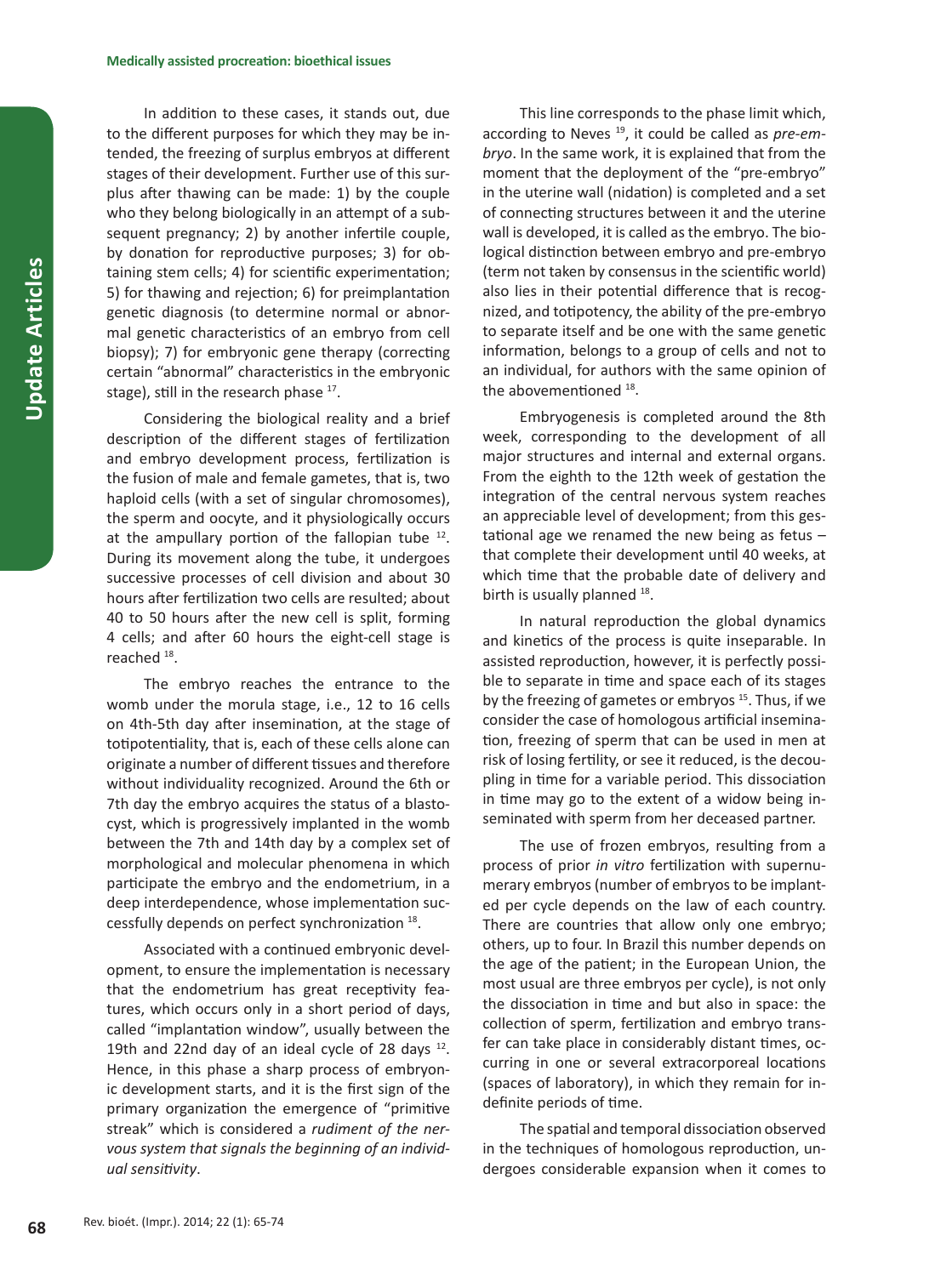the donation of gametes or the use of temporary uterus donation in cases of "replacement mom" 15. Therefore, in cases of male or female infertility, by using sperm bank or donated oocytes for applying any of the techniques of assisted reproduction, the decoupling of biological and social functions of the father or the mother would be checked, i.e., paternity/maternity and origin of biological material are separated into different people, also verifying a depersonalization of reproductive material, guaranteed by anonymous donation <sup>15</sup>.

In cases where the cause of infertility is related to the absence of the uterus, exceeded by use of a strange woman to the couple, who accepts to be the receiver of one or more embryos produced *in vitro* with gametes of the couple and is committed to accept pregnancy and childbirth without, however, considering her unborn child; an accentuation of the dissociations mentioned above is verified, since they coincide with the dissociation between childbirth and motherhood and eventual depersonalization of the process of pregnancy. This phenomenon of spatio-temporal decoupling of the different phases of the process and the biological role of father and mother raises serious issues, especially as it relates to Family roots, identity and historicity of human life in new individuals 15.

Let us now consider the major bioethical issues that assisted reproduction entails.

# **Bioethical issues**

The development of the techniques of assisted reproduction, specifically *in vitro* fertilization and the consequent production, handling, freezing and testing of embryos, put the emphasis on the ethical, legal and ontological status of human life since its beginning and development. It is, therefore, a question that necessarily pervades many areas of science, but it mainly focuses on the biology (related to the genesis and development of human beings) and philosophy (the ethical-ontological status of this life).

According to Neves, the fusion of male and female gametes and thus fertilization would determine a way of life *different from the gametes from which it was originated and whose genetic identity defines it as being of mankind* <sup>20</sup>. Thus, according to the author, it would be confirmed *from that moment* the presence of human life. *In the same way that the passage of this human life to an individual life could be considered part of a continuous process*, with the embryo  $-$  ontologically  $-$  the same being

(adult) that is progressively constituted throughout the process of individuation.

It is possible, however, in biology, assign different statuses to various developmental stages of human life, usually by invoking three criteria. Firstly, it defends the idea that new life would be a human being when the genetic identity in the presence contains all the data needed to become an adult human being. It is considered that the genetic identity is established at the moment there is the fusion of male and female gametes, thereby determining its capability to eventually become an adult human being, even though only a minority actually reaches this state due to complications in any of the stages of development and deployment.

Recent studies indicate that the biological characteristics of the adult human are not determined when they are conceived, in other words, embryo development is simultaneously influenced by maternal environment. Associated with this argument the question of individuality arises, which relies on the fact that humans consider emerges when there is the phase of individuation, and the genetic identity and individuation not match. It is only possible to determine if the genetic identity of the zygote will correspond to a natural development when the process of embryogenesis starts during deployment, so after the appearance of the primitive streak <sup>20</sup>.

Finally, the viability criterion that supports the definition of human being in their ability to survive outside the womb is mentioned, in other words, in extra-uterine environment. The ongoing technoscientific developments have allowed progressively anticipating increasingly this possibility; hence the definition of human being would be extremely dependent on the possibility of survival of the newborn. This is, from the three mentioned criteria, the one that meets the lowest consensus 20.

In fact, the greatest controversy arises associated with the first weeks of human life, its ontological nature and ethical-legal status, and it is controversial and crucial to consider the time to define the status of the embryo to the extent that it guides the position on choices or decisions. Thus, there are two main positions taken: one assigns personhood status to every human life from the moment of fertilization; other sets as benchmark for granting the status of person the appearance of the primitive streak, which occurs around the 14th day, when the deployment ends. Although they are based on the same principle, in order to perform this characterization, there are, however, different perspectives.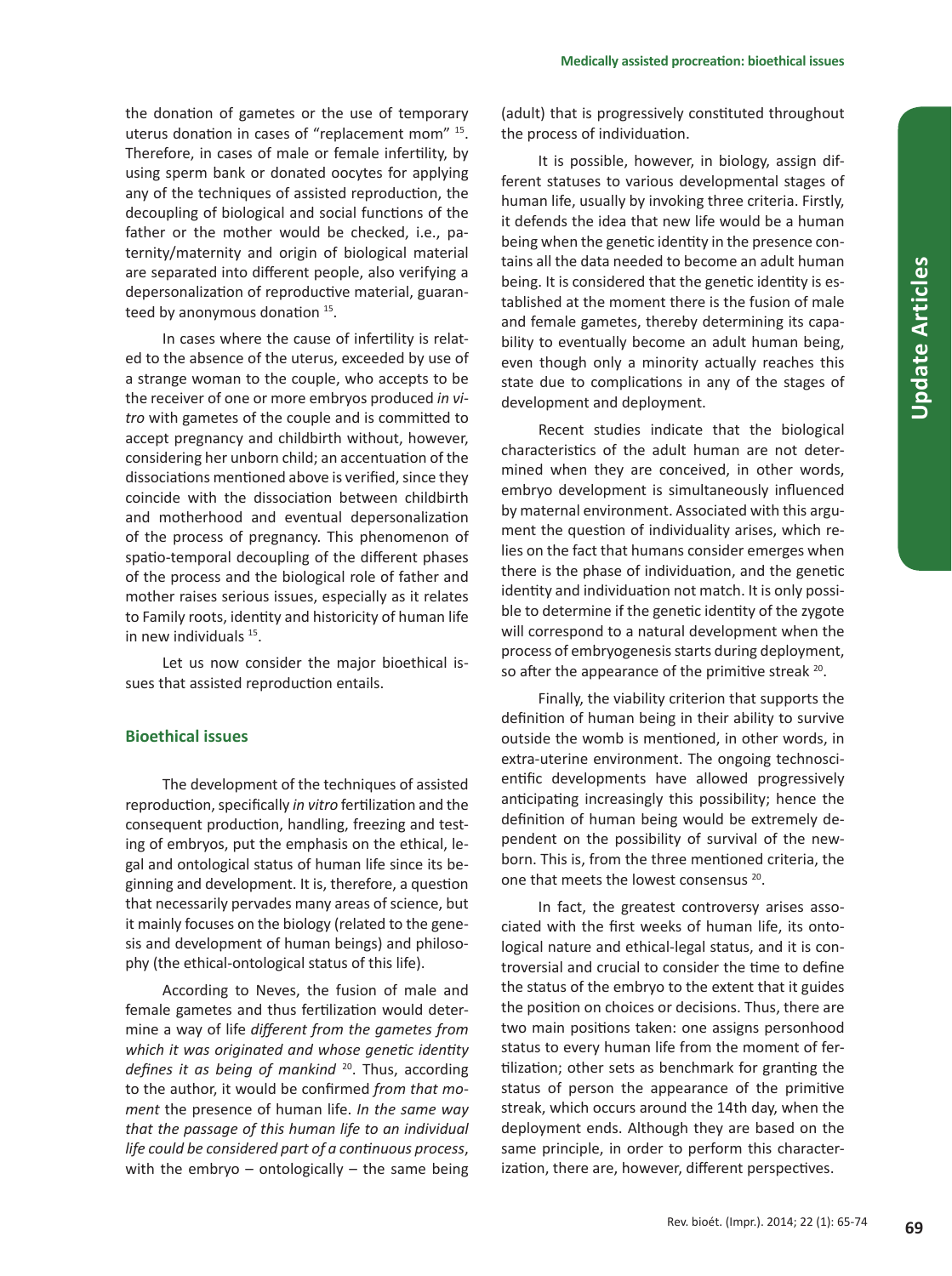Proponents of the personality of embryonic life is defined around the 14th day converge on the root of the individuation process as a determinant of personality. Thus, before the zygote or "pre-embryo", they considered to be in the presence of forms of human life, but not really of a human being. The cluster of cells that form the zygote does not allow giving it individuality; only the embryo is, in this perspective, as an individuality that usually will develop itself as an independent human being and thus an ontological entity that should be respected and protected as a person  $21$ .

In the European Union (organization that encompasses 28 European countries, with political, economic and legal dimensions articulated among all) is consensually accepted that the embryo should not be subjected to any form of experimentation after the appearance of the primitive streak; however, there is no comprehensive European orientation in the face of the procedures to be adopted in relation to 'human life' during the first two weeks. When considering the embryo as a person, the duty would be respecting and preserving human life from the 14th day after fertilization, after the appearance of germline 21.

Regarding advocates that under the ethical-legal perspective, the embryo from its fertilization deserve the same respect and protection as the adult, there are mainly two ways of reasoning. The first focuses on the ontological belonging to the human species, i.e., the genetic load would be enough for it to assign intrinsic existence and autonomy, which would make the person who deserves respect and legal protection. The second pathway emphasizes the potential of human life from its beginning, i.e., the ontological entity that arises from the fusion of male and female gametes to have potential to become a person would be enough to be treated as such. The zygote is therefore regarded as a potential person.

Even with regard to the different positions taken in the face of the status of the embryo, there is no consensus in the European Union in relation to definitions of person and human being, although they are used interchangeably. However, for some, the term person refers to higher level of human development, after the birth, in which the ontological differentiation or individuation adds moral specificity. In the distinction between human and person it is noteworthy to emphasize that, for others, moral value is not assigned only to the individual but also to the human being, due to the unconditional respect for human dignity, which is a gift with that all members of our species are born <sup>22</sup>.

This becomes particularly relevant in the case of patients in a vegetative state, anencefalous, or others, as in the case of the embryo (to be considered human being) whose characteristics prevent it from carrying a set of duties but whose rights have to be necessarily respected and upheld, so that would be the potential for human life as the constitution of the person who would always be worthy of ethical consideration and legal protection, whatever the stage at which it is considered <sup>8</sup>.

According to Santos, Renaud and Cabral<sup>7</sup>, with regard to the designation of the person, it is important to be considered that biology is responsible for recognizing the emergence of a new human being, while the ethical claim that this person is a human being, to the extent that the personal identity is complex, it develops continually and escapes to the microscopic gaze of biology. Thus, *if the person is a continuous movement of a biological transformation, and from a transformation that is also psychological, social, cultural, ethical and spiritual, then this transformation has to be philosophically faced uncut, that is, in its movement of achievement and progressive aggregation* **<sup>7</sup>** .

#### **Consensus and divergence**

The annual reproduction, since it is held in favor of heterosexual couples, whose relationship is considered stable and they do not find another way to solve the infertility/sterility duly confirmed, gathers broad consensus in the European Community 15. Portuguese law is also clear in this regard, understanding that the RMA should only be considered following the diagnosis of infertility or before serious illness of genetic transmission in couples of different sexes, with a stable relationship for at least two years over the age of 18 and without psychic pathology associated <sup>2</sup>.

One can then highlight the consensus in condemning an extended set of procedures in the area of artificial reproduction in the European Community 15, against which it can establish parallelism with Portuguese law (Law 32/2006 and Law 12/2009). The *post-mortem* insemination or reproduction of a woman or man in isolation (by using a sperm bank or mother substitute, respectively) is condemned. Spanish law contradicts this position and allows *post-mortem* insemination in the six months after the death of the donor and with public scripture for that effect, as well as the use by an isolated woman to the sperm bank. Portuguese law prohibits the use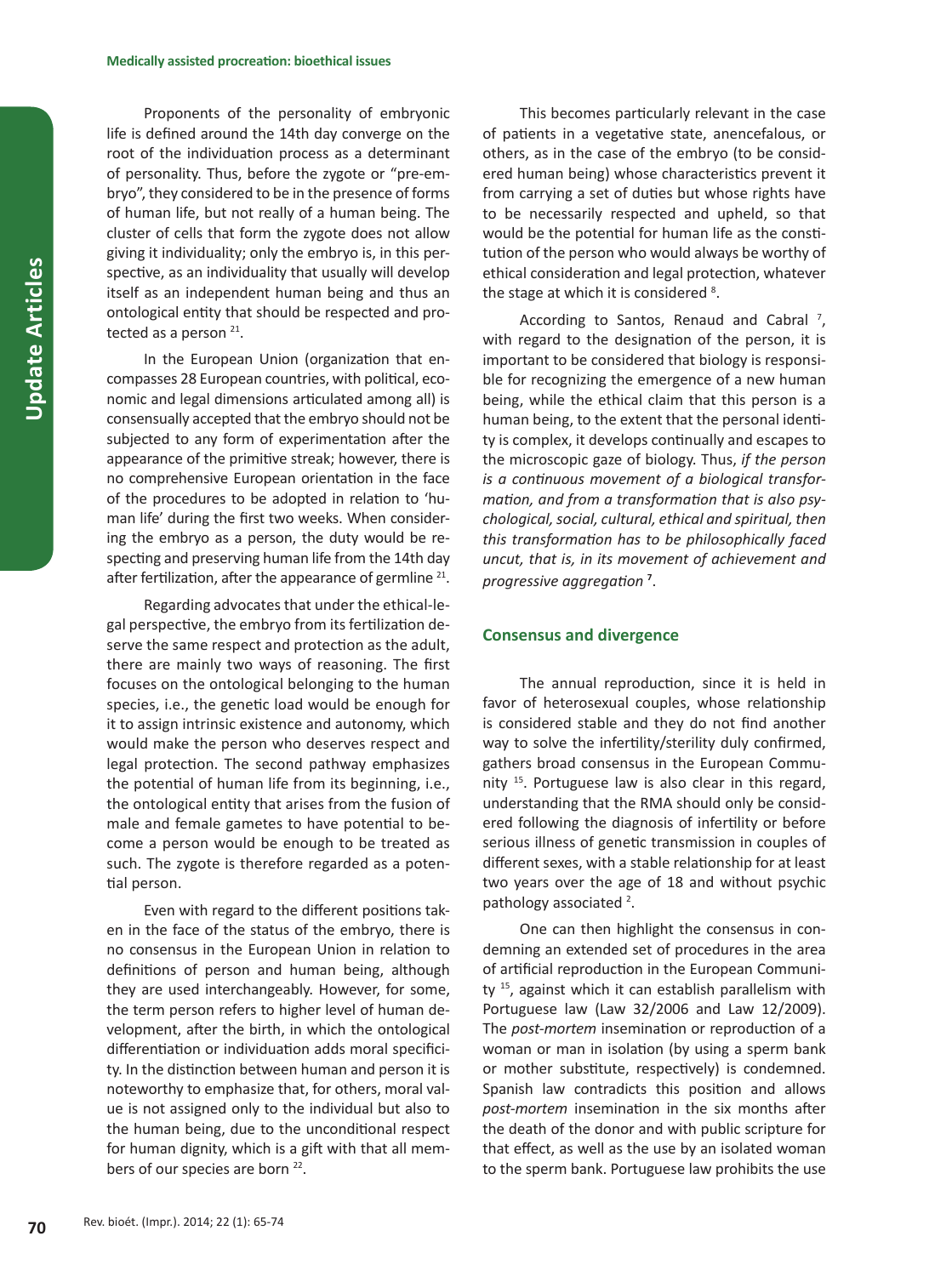of sperm, but allows the embryo transfer assumed to parental project before its father's death <sup>2</sup>.

The use of a surrogate, and their association with marketing purposes, is condemned in the European Union. However, there is some disparity in considering the possibility of the pregnant to appeal replacement for sisters or close relatives before the death of the target woman's embryo transfer without profit association. While in discussion, Portuguese law, for example, does not allow surrogacy, whereas the woman who undergoes such a procedure is seen, for legal purposes, mother of her child.

The use of techniques of artificial reproduction to obtain special characteristics of the child is condemned in the European Union, but there is no consensus regarding the possibility of preventing the transmission of sex-linked genetic diseases, such as it happens in Portuguese law  $2$ . Collecting embryos by uterine lavage prior to implantation in another is also condemned, especially because of the risks to the embryo. Cloning, transferring of human embryos to the uterus of another species or vice versa, as well as the fusion of gametes or embryos with gametes or embryos of other species are condemned procedures in the European Union.

The creation of embryos for *in vitro* experiments, except for the British law, is consensually condemned in the European Union, as well as experimentation on embryos produced *in vitro* and then implanted in the uterus, giving them identical protection to that of embryos produced *in vivo*. The experimentation on the embryo after the 14 days has been widely condemned 23-25.

According to the National Council of Ethics for the Life Sciences (CNECV), a Portuguese organization, the ethical reasoning, as it relates to the technologies of human reproduction, should be based on the concept of human nature, not a purely biological perspective, but integrating the different dimensions of life that converge in a constant search for personal fulfillment. Thus, each *person* should be understood as a unique and unrepeatable being and treated as an end in itself and not as a means, which means that the option for human reproduction technologies and their implications cannot be analyzed solely according to the parents  $<sup>7</sup>$ . Both</sup> fundamental ethical principles in the application of assisted reproductive techniques may fall, in this position, in the non-instrumentalization of the human person and human dignity <sup>18</sup>.

In this respect the testimony of Jacques Testard should be considered, who is a scientist responsible

for the birth of the first test tube baby Louise Brown in 1978: (...) *I decided to make a stop in this way. Not to halt the investigation that helps us to improve what we are doing, but to stop that research that aims to radically change the human person, there where the procreative medicine is in connection with the predictive* 16.

# **Final considerations**

As for us, the manipulations that affect the body with no benefit to the identity of the manipulated human being are opposed to responsibility that, before himself, man has for himself and the others <sup>26</sup>. The human responsibility must be considered in response to a requirement of active respect and not as arbitrary power to reshape the body according to desires of science and technique. This is not about paralyzing science and technique, but prior considering the biological manipulation which has the species as object  $<sup>7</sup>$ . The respect for ethical</sup> freedom implies that the choice of RMA is a free decision to avoid designing on the unborn child an instrumental load that transforms it an object to obtain at any cost.

Autonomy means, in general terms, the absence of external constraints or constraints that prevent or reduce the ability of decision. However, the application of this principle should be buoyed by respect for other axiological principles such as beneficence and justice, i.e., it is not possible to assign absolute rule and its application is not unconditional <sup>27</sup>.

The principle of non-malfeasance, the emphasis is placed on noticing that there are no reasons that justify, under certain circumstances, harming someone. In the light of this principle that the question of the difference between killing and letting die or between direct and indirect volunteer is examined. This is also the principle that triggers the discussion to the principle of double effect, i.e., in well-defined circumstances it would be legitimate to perform actions that could result in a good (intended) effect associated with another bad effect that can be tolerated if it is considered in the context fitting perfectly in the evaluation and ethical consideration of every application of RMA techniques.

The principle of justice arises in bioethics associated with requirements of distributive nature, i.e., based on concern for fair distribution of resources and means sometimes scarce or limited, which causes serious problems in terms of macro and micro-decisions 28 and that are well clear in the selection of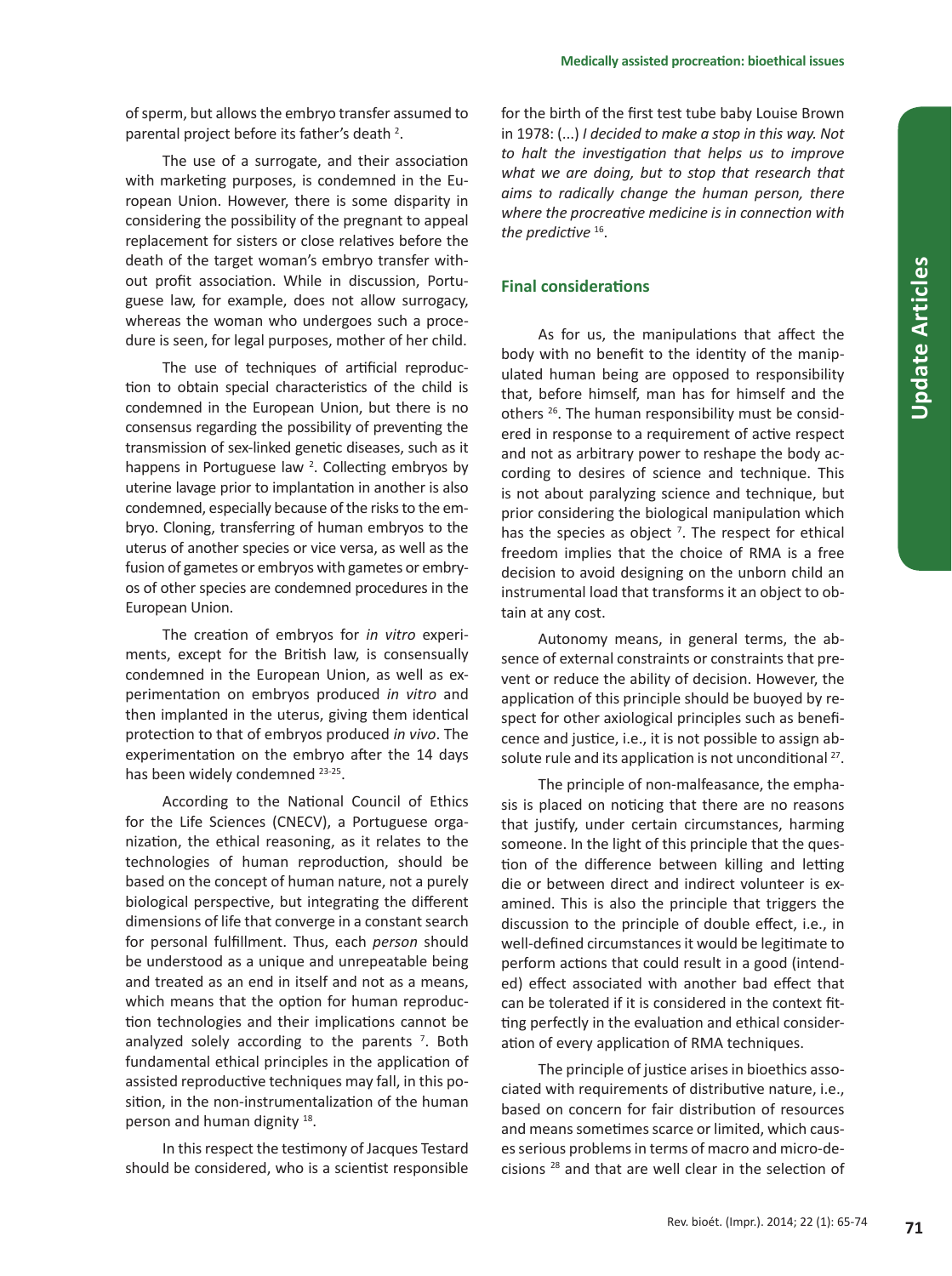couples for applying RMA techniques. Currently, this is a highlighted problem, given the fact that many couples are forced to resort to the private health system to solve their problems of infertility/sterility.

The right to personal integrity and protection of health, if taken, would create limits on the experimentation, the right not to be born, the right to a non-manipulated genetic inheritance, the right to personal identity and to ban anonymity of gametes donor, for the right to a two-parent family. The experimentation should be considered only then, in case of contributing to the good of the embryo itself, i.e., so-called therapeutic experimentation.

As the embryo is not capable of expressing its will, Loureiro considers that, for the good of the embryo itself, the experimentation should only be admitted if there is no effective alternative treatment. Obviously, medical practice sometimes makes the distinction between these two phenomena obscure. However, it should be considered therapeutic treatment whose means correspond to the normal standards recognized by the medical practice – in the case of therapeutic experimentation we enter the territory of innovative therapy  $28$ .

In line with this position, the *Convention on Human Rights and Biomedicine* also condemns experimentation on embryos inevitably doomed to die, even though these experiences contribute to the development of scientific knowledge, with potential benefit for existing or to be existed humans.

The right of the embryo not to be deployed, if it shows severe malformations, is considered which proves as opposite to principle of the right to life. The right to a non-manipulated genetic inheritance also reiterates the importance of preserving the rights of future generations  $29$ . These positions raise questions to think about: why does the embryo with malformation deserve to be treated with less dignity? Are not we contributing to the eugenics of kind? Indeed, parallel to the right to have children, the question of the possibility of selecting its features also arises  $7,9,17$ .

The right to personal identity and banning anonymity of donor is also controversial, in the case of heterologous reproduction, focusing on the right to know their biological identity. It clashes, however, with the right to privacy of private and family life, relating to the construction processes of parenthood, which may change the harmonious development of the family unit and parental project, reflected in the future development of the child<sup>7</sup>.

The right to a two-parent family that justifies that it is not constitutionally permissible the insemination of single women who do not live in a stable heterosexual relationship, or *post-mortem*. None of these features prevents, however, the adoption, either with regard to single women/men or not heterosexual couples, which has emphasized the need for social discussion of these issues, referring not only to scientists, policy makers and politicians.

Still according to Loureiro  $29$ , it could be legislated specifically for *in vitro* embryos, as their condition makes them more vulnerable to the risk of aggression. Thus, despite the punitive policies with regard to the production of surplus embryos, cryopreservation is a reality without their destination as necessarily the deployment in their parents' origins and their end can result in the donation, on trial or even in their destruction. The destruction of the embryo would interfere with its right to life and physical integrity by preventing its normal development, even as it would also raise the question of temporality of human life with potential generational leaps and impossibility of parental relationships for cases of cryopreservation by prolonged periods.

The right of not to be cloned is another duty, because it would be infringed on the physical integrity of the embryo, human dignity and personal identity. The possibility of embryo implantation in other species would undermine the principle of human dignity and it should be totally rejected. Those rights are not absolute, meaning that conflicts emerge among the embryo and the mother, researchers and other third parties. So the mother should refrain from behaviors that endanger the embryo, or be subject to interventions that put her life at risk for the sake of the life of embryo. In this case come into play women's autonomy, their right to physical integrity, health or even life.

We believe there is usually an overestimation of the principle of autonomy of the potential parents, to the detriment of the principles of beneficence and non-malfeasance. When, however, this situation reverses, the prohibition of excess arises, demanding careful evaluation of the degree of intrusion of the intervention, its actual or potential benefit to the embryo, and the possibility of being before an intervention of experimentation and not exactly therapeutic.

As for experiments on living embryos, the therapeutic experimentation on the embryo may be admitted when it intends to recognize, prevent or eliminate a disease, corresponding to respect for their rights to life, health and physical integrity  $29$ . Several hypotheses are configurable though: 1.)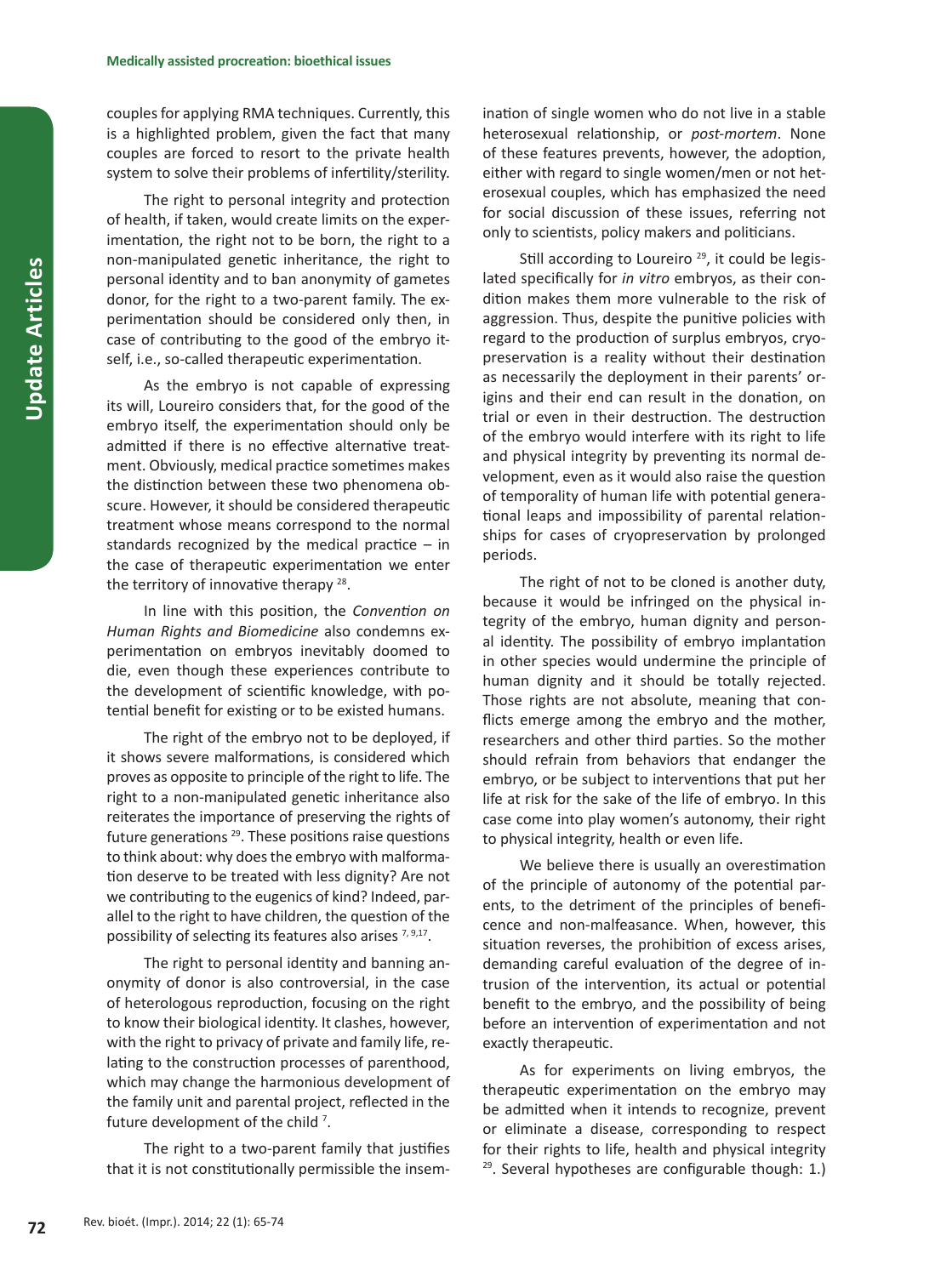Therapeutic experimentation for the good of the embryo itself; 2) experimentation with surplus embryos when these prove as appropriate and necessary to ensure the life and health of third parties; 3) embryos solely produced for research purposes.

In fact, human dignity prohibits the manipulation of life  $30$ , because the embryo is an object subject to manipulation without requiring consents (in addition, it is something that could not be done

by parents) and without warranty of proper relationship between the risk and benefits of the act, which, together, transform, in our view, the embryo in a vulnerable human being  $31$ . Before this, prohibition of experimentation shall prevail. When we talk about human dignity, it should be noted *post-mortem* protection of embryos, since death must not convert them in a disrespectfully manipulated garbage, marketable etc.

### **References**

- 1. Teloken C, Badalotti M. Bioética e reprodução assistida. Revista AMRIGS. 2002;46(3-4):100-4.
- 2. Portugal. Assembleia da República Portuguesa. Lei nº 32, de 26 de julho de 2006. Procriação medicamente assistida. Diário da República. 2006;(143): Série I ,5.245-50.
- 3. Portugal. Conselho Nacional de Ética para as Ciências da Vida. Relatório: parecer sobre reprodução medicamente assistida. (3/CNECV/93). In: Documentação CNECV. 1993 (acesso 23 dez. 2012);1:75-103. Disponível: http://www.cnecv.pt/admin/files/data/docs/1273059600\_ P003\_PMA.pdf
- 4. Tingen C, Stanford JB, Dunson DB. Methodologic and statistical approaches to studying human fertility and environmental exposure. Environ Health Perspect. 2004;112(1):87-93.
- 5. Roupa Z, Polikandrioti M, Sotiropoulou P, Faros E, Koulouri A, Wozniak G *et al*. Causes of infertility in women at reproductive age. HSJ. 2009;3(2):80-7.
- 6. Portugal. Direção-Geral da Saúde. Programa Nacional de Saúde Reprodutiva. Lisboa: DGS; 2008. p. 16.
- 7. Santos AA, Renaud M, Cabral RA. Relatório procriação medicamente assistida. Lisboa: Conselho Nacional de Ética para as Ciências da Vida; 2004 (acesso 23 dez. 2012). Disponível: http://www. cnecv.pt/admin/files/data/docs/1273057205\_P044\_RelatorioPMA.pdf
- 8. Neves MCP. O começo da vida humana. In: Archer L, Biscaia J, Osswald W. Bioética. Lisboa: Verbo; 1996. p. 175-83.
- 9. Figueiredo HMVS. A procriação medicamente assistida e as gerações futuras. Coimbra: Gráfica de Coimbra; 2005.
- 10. Archer L. Fundamentos biológicos. In: Archer L, Biscaia J, Osswald W. Op. cit. p. 17-33.
- 11. Portugal. Assembleia da República Portuguesa. Lei nº 12, de 26 de março de 2009. Estabelece o regime jurídico da qualidade e segurança relativa à dádiva, colheita, análise, processamento, preservação, armazenamento, distribuição e aplicação de tecidos e células de origem humana. Diário da República. 2009;(60):Série I, p. 1.876-97.
- 12. Calhaz J. Ovulação, fecundação e implantação. In: Graça L *et al*. Lisboa: Lidel; 2005. p. 3-15.
- 13. Santos M. Injeção intracitoplasmática de espermatozoides: questões éticas e legais. Rev Bras Saúde Matern Infant. 2010;10(2 Suppl):289-96.
- 14. Tognotti E. Esterilidade: fator ovulatório. In: Pinotti JA, Barros AC. Ginecologia moderna. Rio de Janeiro: Revinter; 2004. p. 294-304.
- 15. Lima A. Bioética e antropologia. Coimbra: Gráfica de Coimbra; 2004.
- 16. Izzo V, Izzo C. Fertilização assistida. In: Pinotti J, Barros A. Ginecologia moderna. Rio de Janeiro: Revinter; 2004. p. 305-9.
- 17. Lima A. Op. cit. p. 178.
- 18. Neves MCP. Op. cit. p. 175-83.
- 19. Neves MCP. Op. cit. p. 177.
- 20. Neves MCP. Op. cit. p. 175.
- 21. Portugal. Conselho Nacional de Ética para as Ciências da Vida. Parecer nº 74, de julho de 2013. Parecer sobre o protocolo adicional à convenção sobre os direitos do homem e a biomedicina, relativo à investigação biomédica (74/CNECV/2013). CNECV; jun. 2013 (acesso 30 dez. 2013). Disponível: http://www.cnecv.pt/admin/files/data/docs/1374748810\_P74%20CNECV%202013%20 Prot%20Adic%20Invest%20Biomedica.pdf
- 22. Organização das Nações Unidas. Declaração Universal dos Direitos Humanos. [Internet]. Adotada e proclamada pela resolução 217 A (III) da Assembleia Geral das Nações Unidas em 10 de dezembro de 1948 (acesso dez. 2013). Disponível: http://portal.mj.gov.br/sedh/ct/legis\_intern/ ddh\_bib\_inter\_universal.htm
- 23. Conselho da Europa. Convenção para proteção dos direitos do homem e da dignidade do ser humano face às aplicações da biologia e da medicina. [Internet]. 1997 (acesso 2 jun. 2010). Disponível: http:// www.gddc.pt/direitos-humanos/textos-internacionais-dh/tidhregionais/convbiologiaNOVO.html
- 24. McGleenan T. As implicações éticas da investigação em embriões humanos: estudo final. Luxemburgo: Parlamento Europeu; 2000.